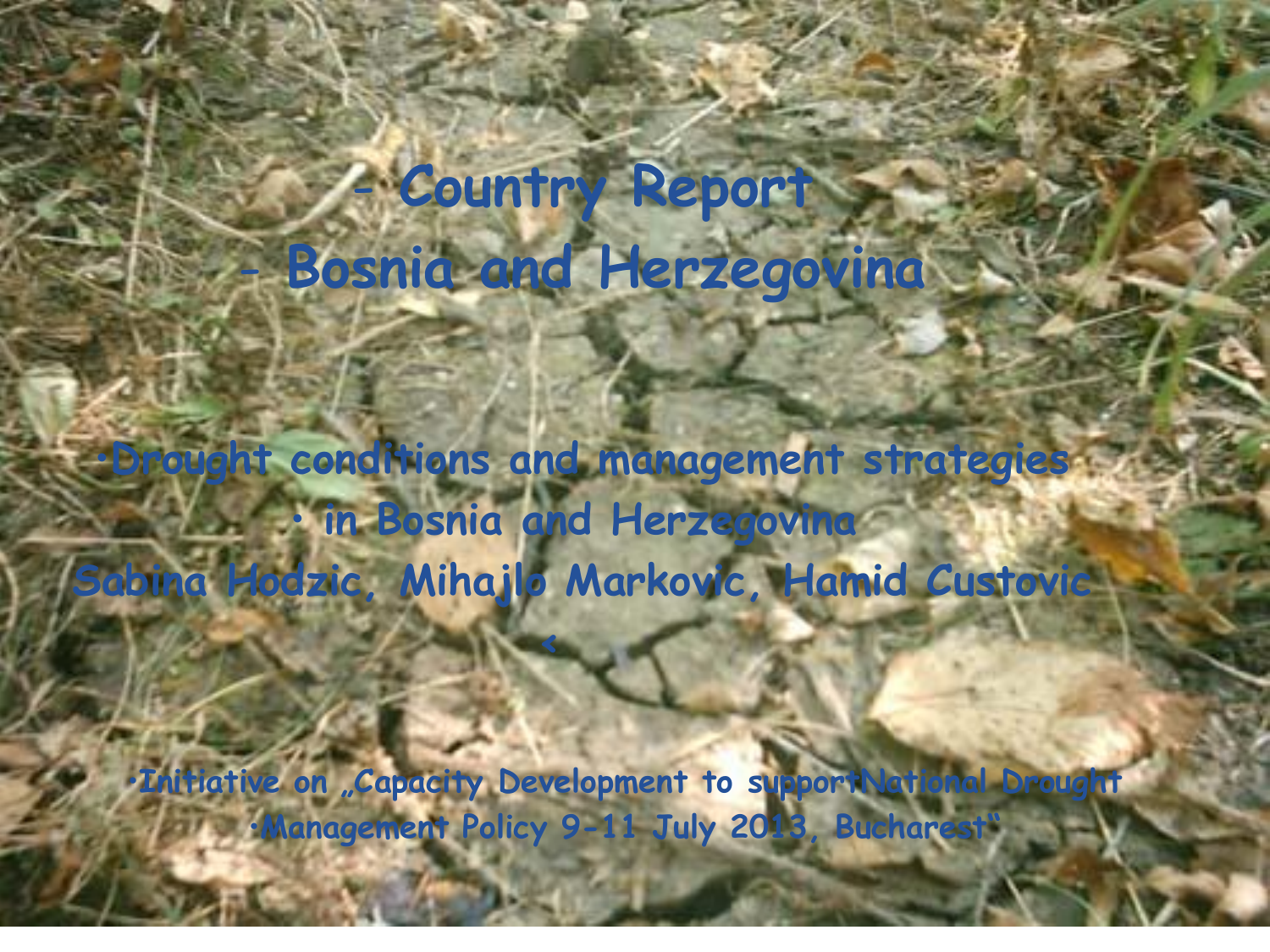

# **Situation of drought as seen through the soil water budgeting in B&H**

| Hidrological     | B&H     | South area | Central | North |
|------------------|---------|------------|---------|-------|
| parametar        | average |            | area    | area  |
| Precipitation(O) | 1200    | 2000       | 1000    | 800   |
| Potential ET-    | 725     | 900        | 650     | 700   |
| PET              |         |            |         |       |
| Real ET-RET      | 600     | 600        | 600     | 600   |
| Water deficit    | 125     | 300        | 50      | 100   |
| (M)              |         |            |         |       |
| Water surplus    | 600     | 1400       | 400     | 200   |
|                  |         |            |         |       |
| Drought          | 1.65    | 2.22       | 1.54    | 1.14  |
| coefficient      |         |            |         |       |
| P/PET            |         |            |         |       |
| Outflow          | 0.50    | 0.70       | 0.40    | 0.20  |
| coefficient S/P  |         |            |         |       |



Table 1. Main components of the water balance (in mm):

•Scheme of spatial distribution of average annual precipitation (O) potential evapotranspiration (PET), surplus (V) and soil water deficiencies (M) in Bosnia and Herzegovina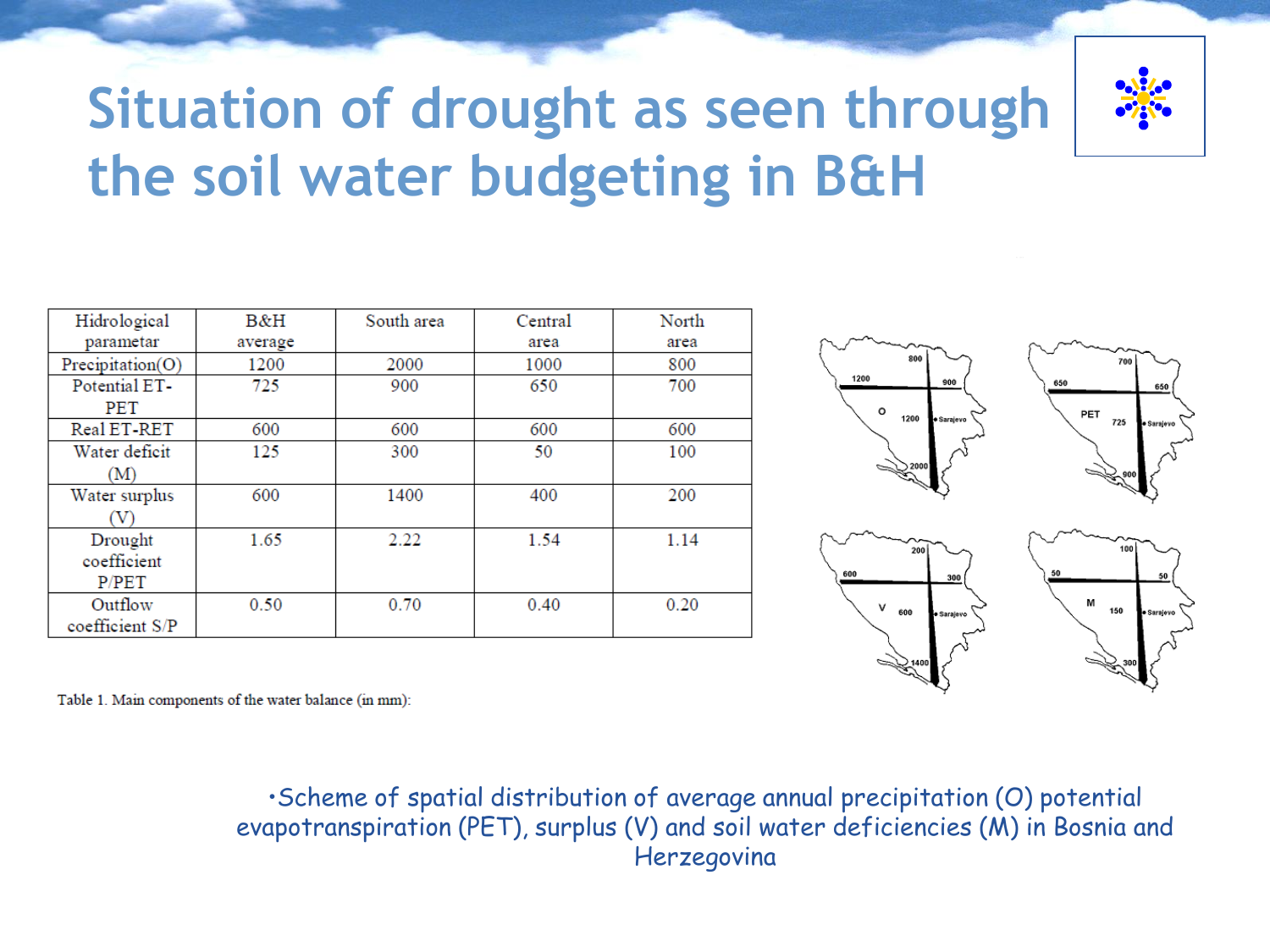

#### Extreme weather events during several • From 2000. in BiH is registred:

### years..

- In August 2000 worst drought in 120 years;
- "In summer 2003. godine more communities in B&H was hit by fourmonth drought
- In summer 2007. Extreme hight temperatures and drought
- In 2012 prolonged drought period

•

- 5 dryer year(2000,2003,2007,2011,2012)
- 4 year with great floods
- Last 4 year (2009-2012) were characteristic by extreme events:
- 2009 floods
- 2010 floods
- 2011 drought and high temperatures
- 2012 cold wave,drought, and high temperature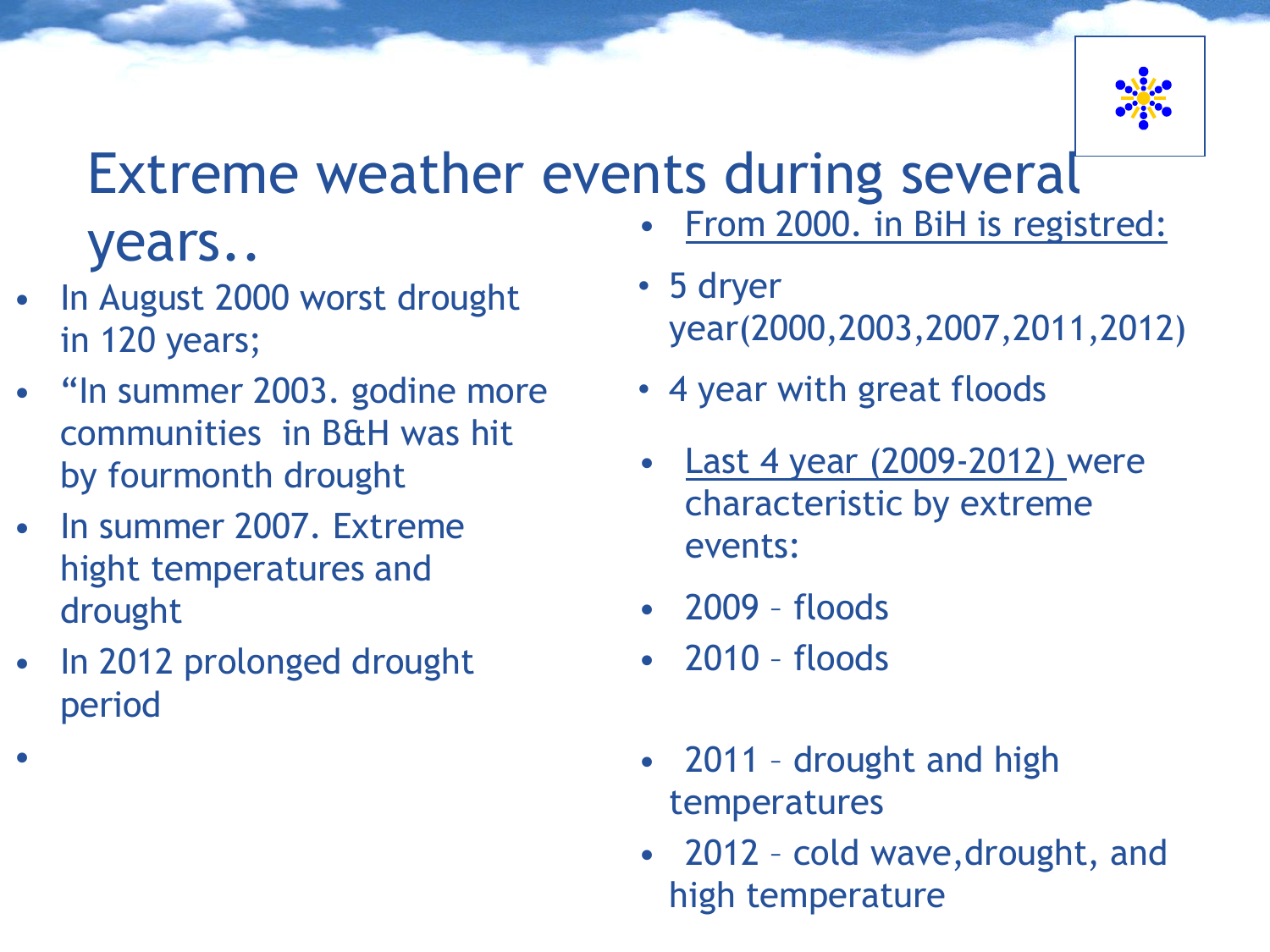### Roles and responsibilities of the HMS's in Bosnia and Herzegovina related to drought

#### *Federal Hydrometeorological Intitute Sarajevo*

- *Republic hydrometeorological service of RS, Banja luka Roles of HMSs in B&H includes:*
- systematic observation and monitoring of hydrometeorological parameters;
- publishing, and providing information, forecasts,products and services related to the weather, climate and water, as well as their application in the human activities that are under the influence of atmospheric and related phenomena.

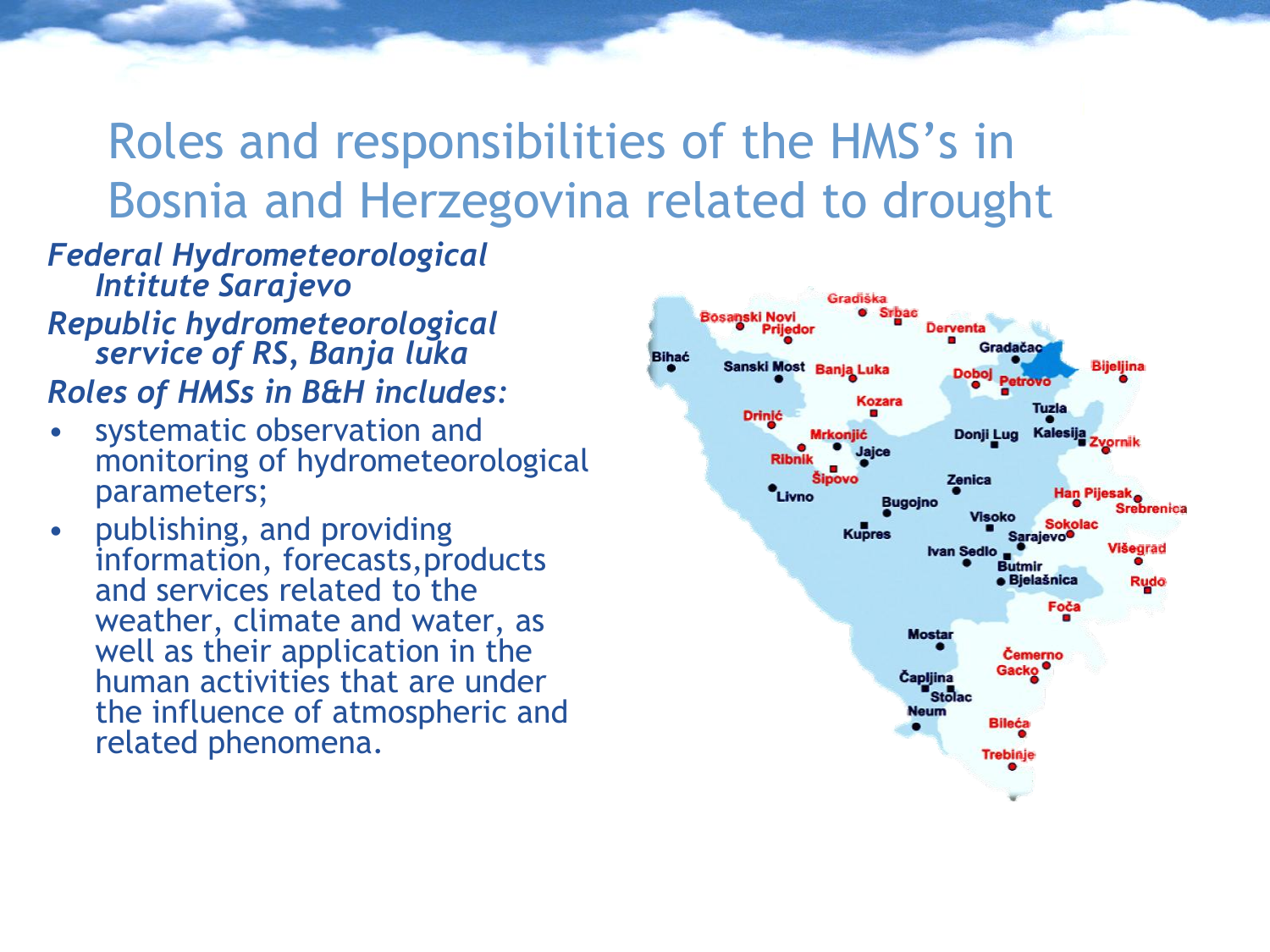

- Provision of quality-assured historical and real time hazard data;
- The derivation of drought-relevant parameters, indices and indicators.
- Concerning drought analysis, there is great number of drought indices in operational use.
- HMS's uses the following agroclimatic drought indices: Standardized precipitation index (SPI), Palmer drought severity index (PDSI), De-Martonne aridity index, Seljaninov's index; Precipitation quantity expressed in the percentage of long-term average for month, season and vegetation period, effective precipitation, Precipitation quantity expressed in the percentage of long-term average for month, season and vegetation period.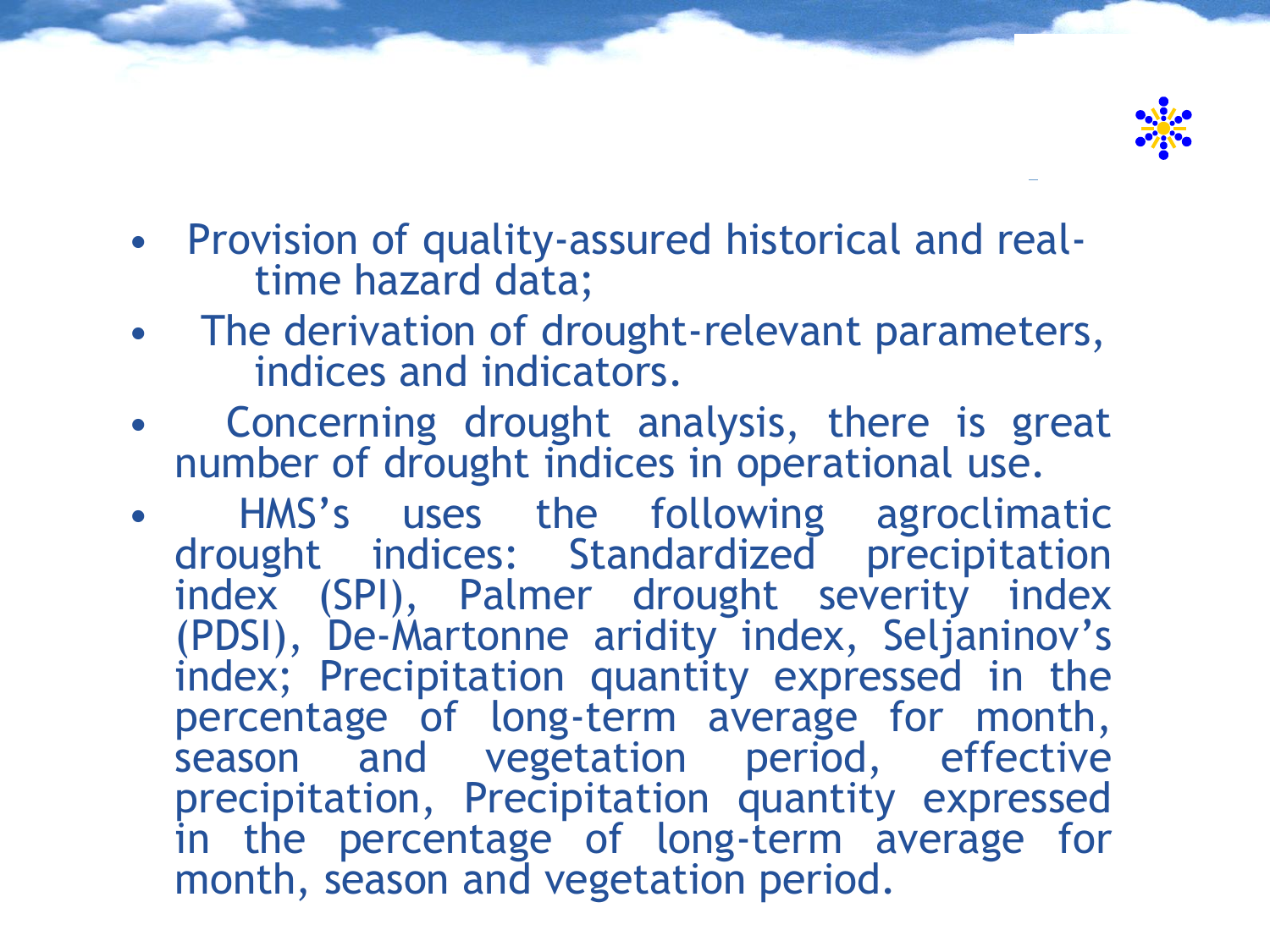### **Drought indices**



 $\overline{a}$ 

- Regarding droughts, HMS's analyzes extreme weather conditions and produces drought maps, depending on user requirements, or for specific projects. Drought maps is based on calculations of SPI (Standardized Precipitation Index) on monthly basis.
	- Departments of Agrometeorology prepare analysis and calculate drought agro-climatic indices and provide weekly agro-meteorological forecasts and warnings for the needs of farmers and other users.
	- Operational meteorological products provided by HMS's are mainly disseminated through regularly issued bulletins such as daily forecasts and informations on special events and warnings.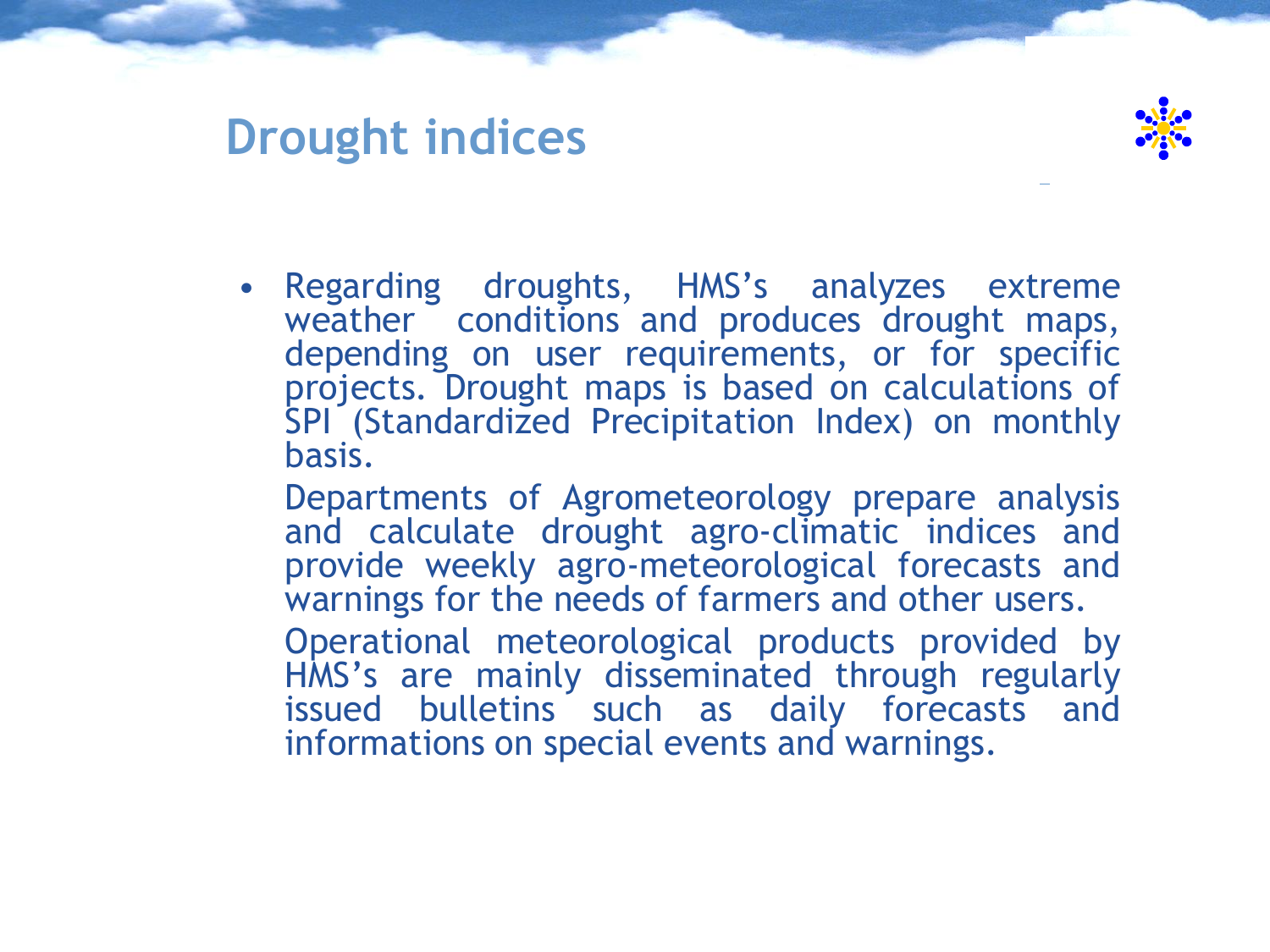## **Product of SPI - Drought monitoring in Federation of Bosnia and Herzegovina**











• Figure 1.: SPI2 for Sarajevo, period 1961 – 2010







4.0

 $-3.2$  $-2.4$  $-1.6$ -0.8  $-0.0$  $-0.8$  $-1.6$  $-2.4$  $-3.2$ 

40

**Stanice** 

 $\overline{a}$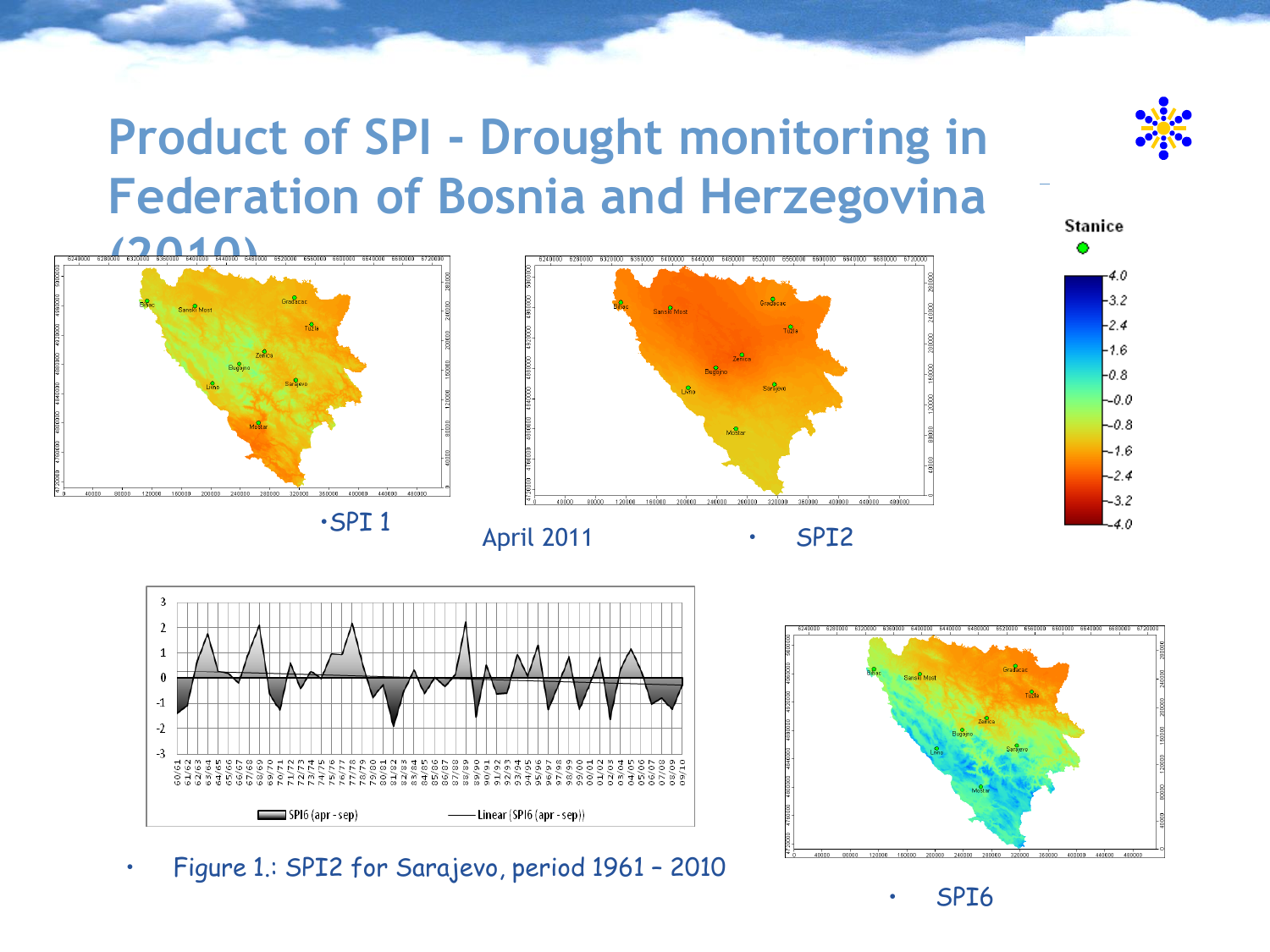### Disemination data



- Main users include: Governments and Ministries for Agriculture, Water Management, Forestry, scientific institutions,Agricultural intitute  $\overline{a}$
- Civil Protection, Ministry of Security , Operations center 112,
- Transportation
- Energy
- Recreation and tourism
- Environment/ecosystems
- Health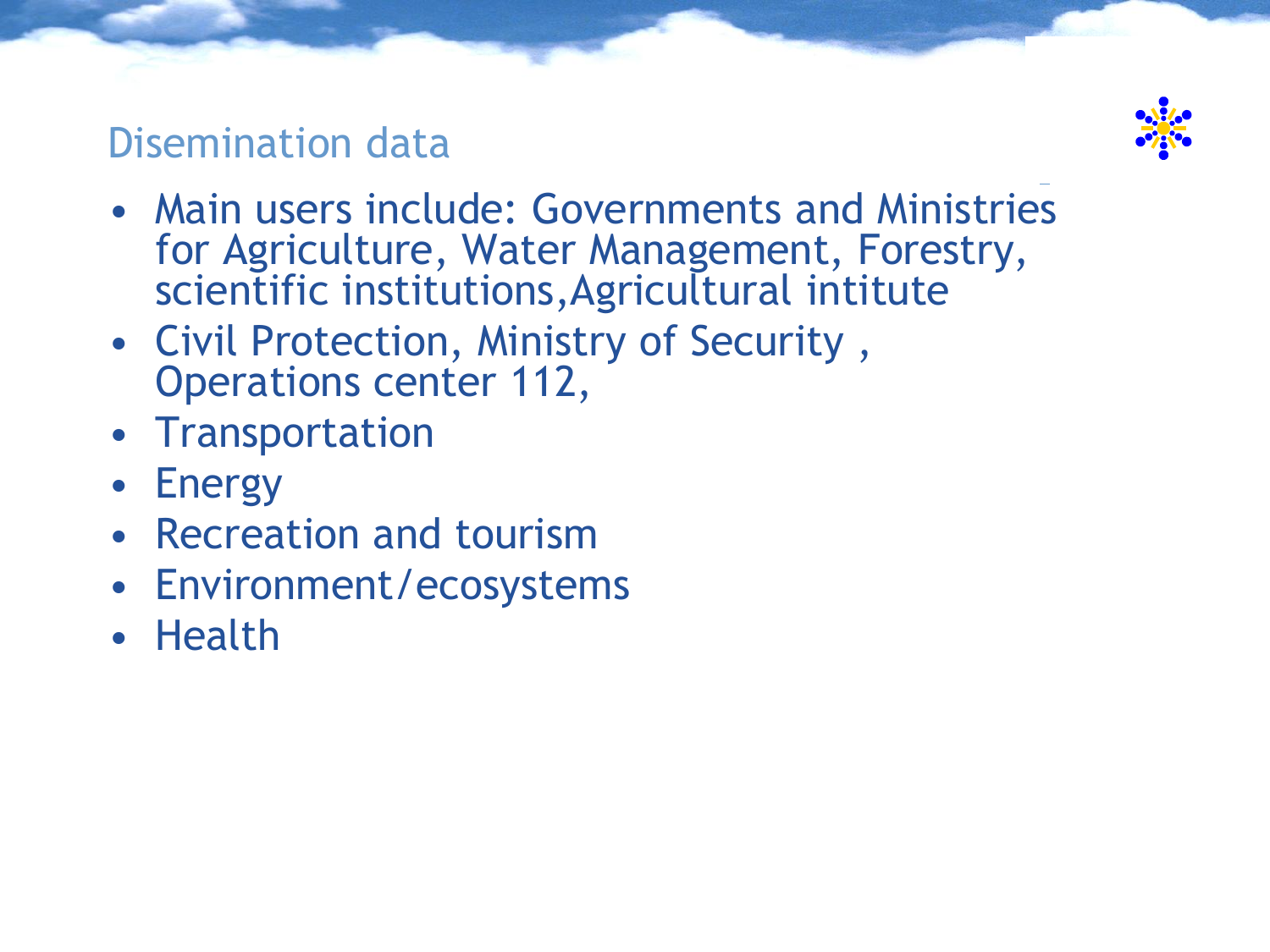### **Vulnerability assessment**

- Agricultural ,forestry and fisheries sector in BiH is high vulnerable to drought, because of lack of modern technologies[,](http://met.no/met/roros_2002.jpg)  policies of strategies aiming to strengthen agriculture resilience to drought and also because of effective Early Warning System.
- In the last 10 years there has been considerable recognition by Governmant of the need to develop drought preparedness plans and policies to reduce the impacts of drought.
- Unfortunately progress in drought preparedness is slow because lack of institutional capacity and human and financial resources necessary to develop comprehensive drought plan and policies.
- The environment
- Sectors relying on surface water (i.e. reservoirs and lakes) and subsurface water (i.e. groundwater) are usually the last affected
- Vulnerable groups of the society: small farmers, young, women .Social impacts mainly involve public safety, health, conflicts between water users, reduced quality of life.

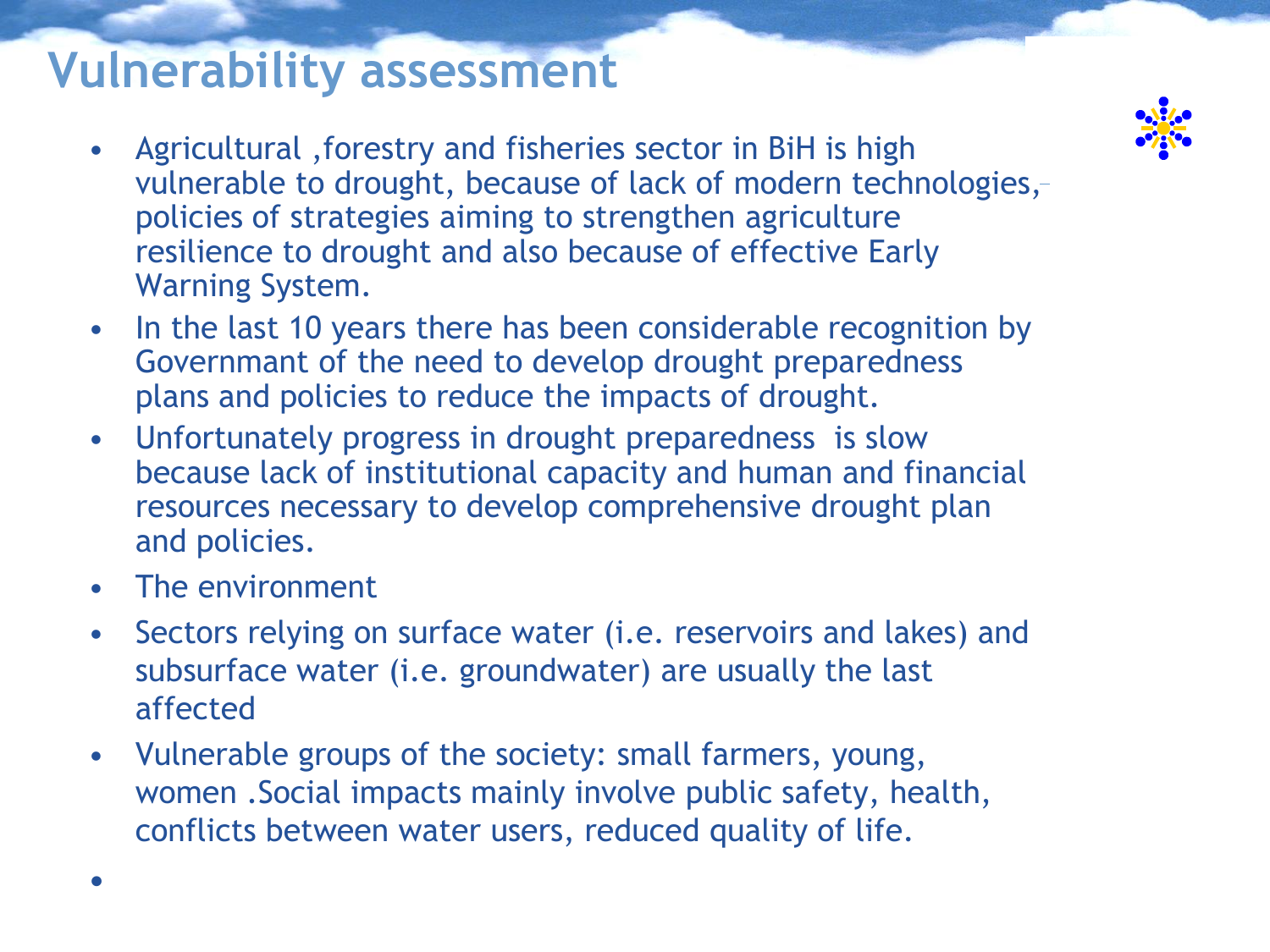#### **Emergency relief and drought response**



- Governmental organizations have responded by providing relief to those most affected.
	- Under the Article 10 of the provision of the UNCCD, Bosnia and Herzegovina is preparing **National Action Programmes (NAPs**)
- To identify the factors and measures necessary to combating desertification and land degradation, and mitigate the effects of drought.
- In this framework, NAP's should enhance national climatological, meteorological and hydrological capabilities and the means to provide a drought early warning system.
- This includes strengthening drought preparedness and management at local, sub-regional, regional, entity and national levels and incorporating long-term strategies to mitigate the effects of drought, in line with national policies for sustainable development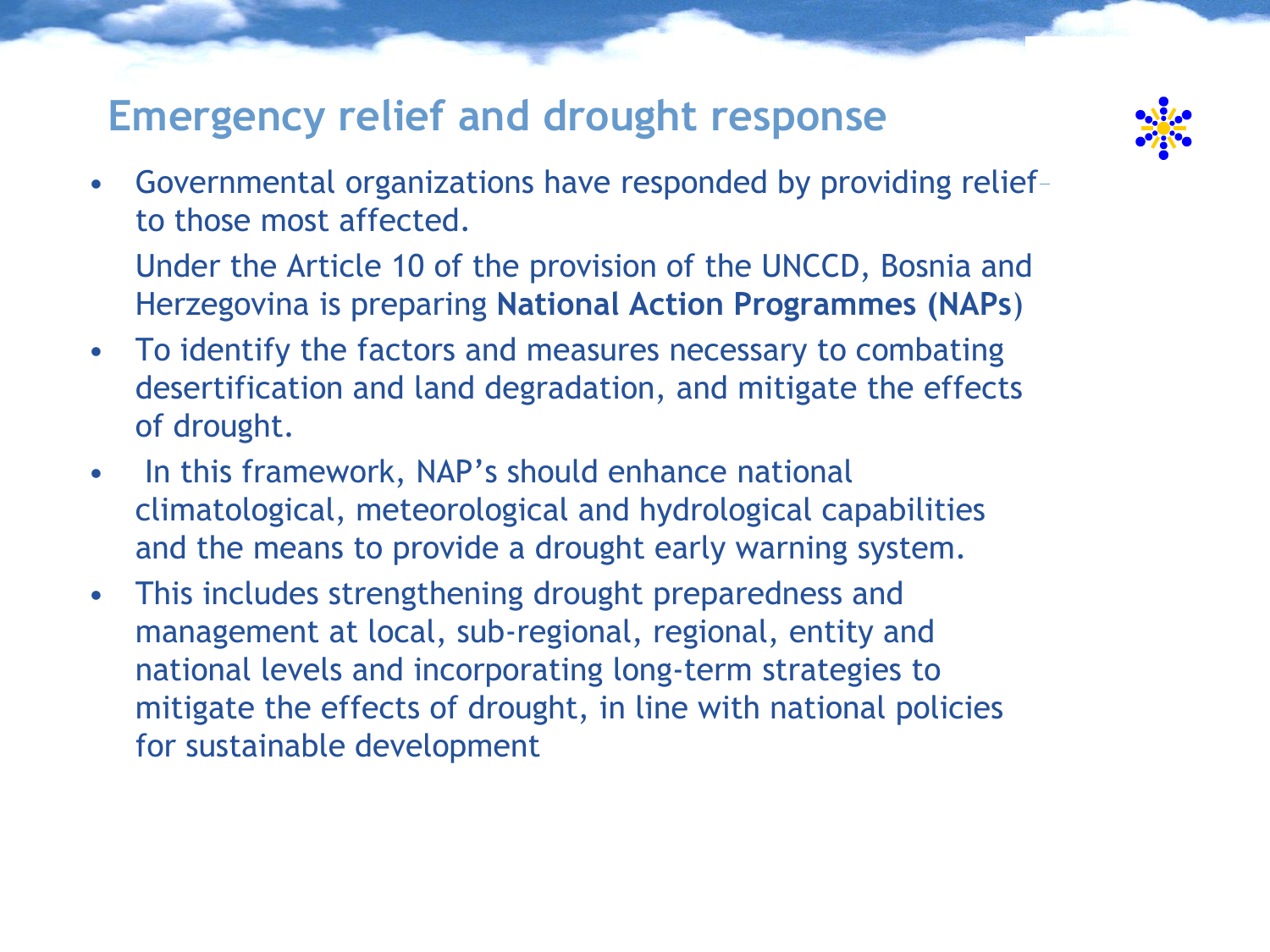### **Practices to alleviate drought impacts**



- to determine the scientific, operational and institutional capacity that exists at the national and entity levels.  $\overline{a}$
- Institution will provide leadership for the identification of specialized seminars, workshops, and conferences to build institutional capacity in the country on a risk-based approach for drought management.
- Drought expert from Federal Hydrometeorological Institute in Sarajevo was seconded to DMCSEE in the framework of the Regional Programme in Disaster Risk Reduction in South Eastern Europe.
- more training in drought vulnerability assessment and remote sensing techniques for drought monitoring management, mitigation strategies, planning and policy.
- Training activities for end users
- The development of decision-support tools must be viewed as an end-to-end-to end process, incorporating user needs, expectations, and feedback at all stages.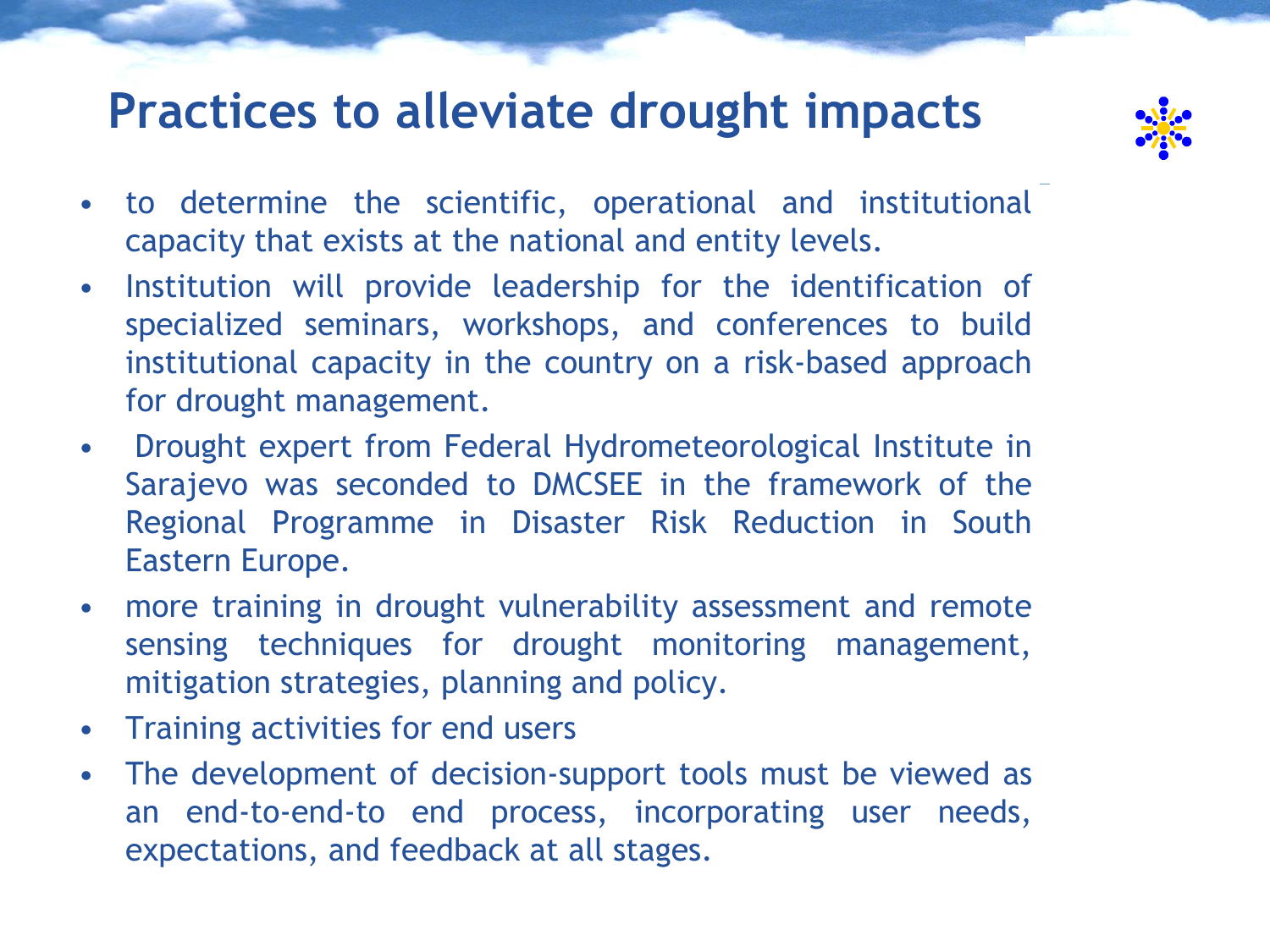### Needs



- To establish drought early warning systems on national level;
- To upgrade and modernize the hydro-meteorological observation network, data management and forecasting system and to provide sustainable organisational, human and technical resources to maintain and operate it;
- To train drought vulnerability and risk assessment;
- To clarify the mandates and communication routes for alerts, advisories, warnings and alarms from state level to different levels
- To enhance cooperation and networking between hydrometeorological sector and different stakeholders and end-users of hydmet data, services and early warnings;
- To strengthen against drought preparedness and management stategies including contingency plans at local, entity and national level;
- To develop sustainable irrigation systems, etc.